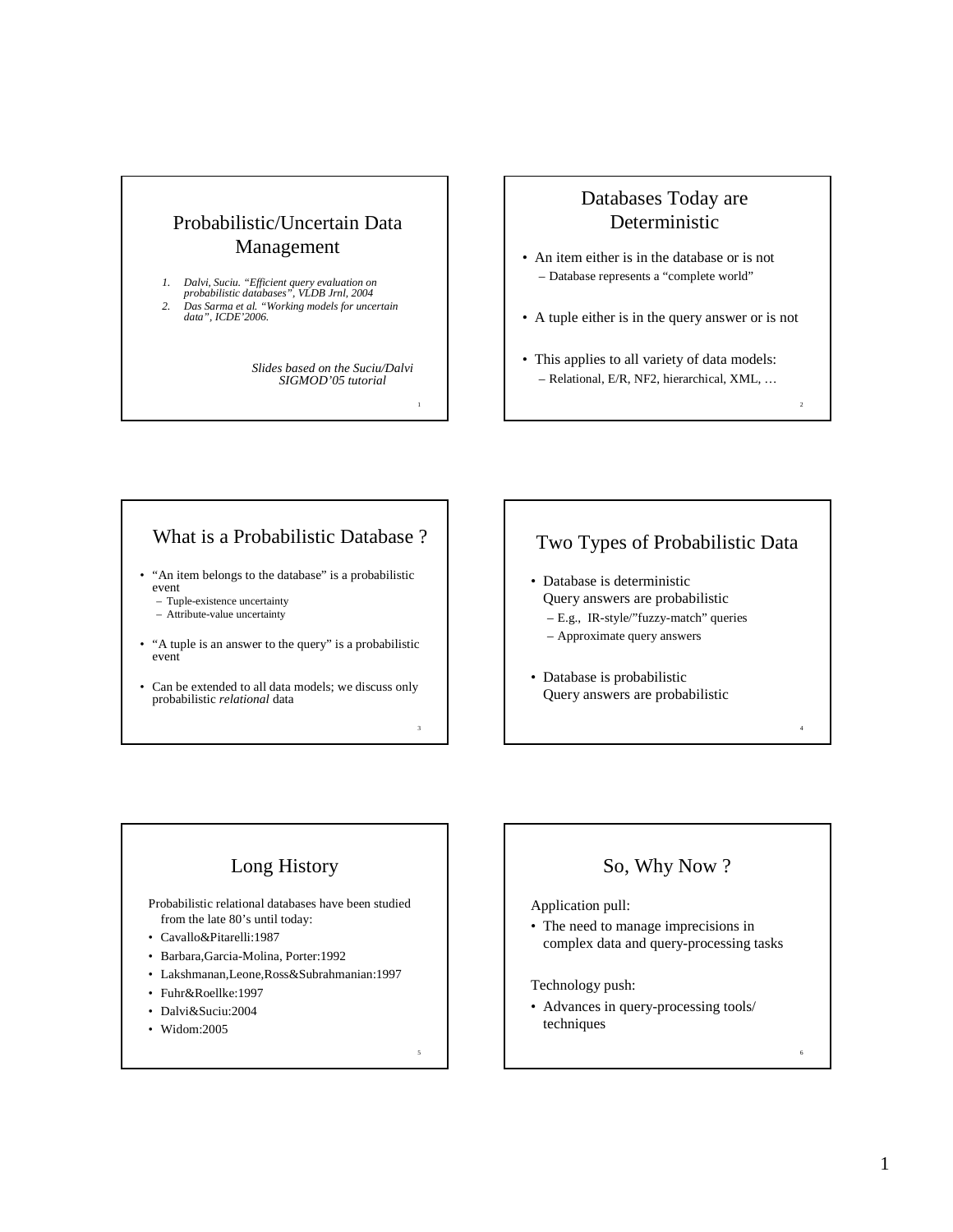## Application Pull

Need to manage imprecisions in data

- Many types: non-matching data values, imprecise queries, inconsistent data, misaligned schemas, etc.
- The quest to manage imprecisions = major driving force in the database community
- Ultimate driver for many research areas: data mining, semistructured data, schema matching, NN queries

7

9

*Thesis: A large class of data imprecisions can be effectively modeled with probabilities*

## Technology Push

- Processing probabilistic data is *fundamentally more complex* than other data models
- Some previous approaches sidestepped complexity
- There exists a rich collection of powerful, non-trivial techniques and results, some old, some very recent, that could lead to practical management techniques for probabilistic databases

8

10

### Managing Imprecisions: Applications

- *1. Ranking query answers*
- *2. Record linkage*
- 3. Quality in data integration
- 4. Inconsistent data / Data cleaning
- 5. Information disclosure

# 1. Ranking Query Answers

Database is deterministic

The query returns a *ranked list of tuples*

- Based on some application-specific *ranking function*
- User interested in top-k answers



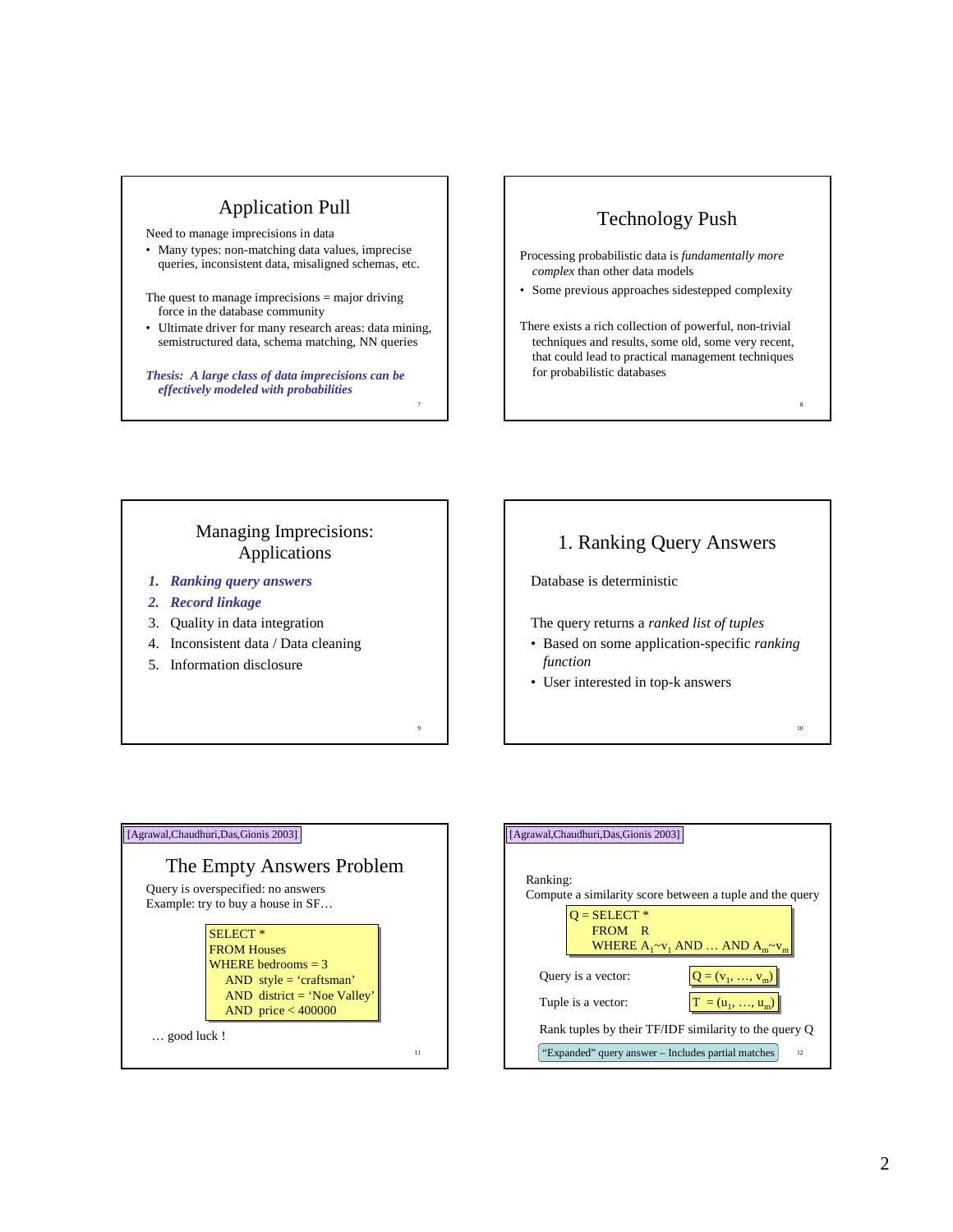### [Motro:1988,Dalvi&Suciu:2004]

### Similarity Predicates in SQL

Beyond a single table: "Find the good deals in a neighborhood !"

### SELECT<sup>\*</sup>

SELECT \* FROM Houses x WHERE x.bedrooms ~ 3 AND x.style ~ 'craftsman' AND x.price ~ 600k AND NOT EXISTS AND NOT EXISTS (SELECT \* FROM Houses y FROM Houses y FROM Houses x WHERE x.bedrooms ~ 3 AND x.style ~ 'craftsman' AND x.price ~ 600k (SELECT \*

WHERE x.district = y.district AND x.ID  $:=$  y.ID<br>AND y.bedrooms ~ 3 AND y.style ~ 'craftsman' AND y.price ~ 600k WHERE x.district = y.district AND x.ID != y.ID AND y.bedrooms ~ 3 AND y.style ~ 'craftsman' AND y.price ~ 600k

System combines atomic similarities using probabilities and the state of the state of the state of the state of the state of the state of the state of the state of the state of the state of the state of the state of the st Users specify similarity predicates with  $\sim$ 

## Types of Similarity Predicates

- String edit distances:
- Levenstein distance, Q-gram distances
- TF/IDF scores
- Ontology distance / semantic similarity: – Wordnet [Theobald&Weikum:2002, Hung,Deng&Subrahmanian:2004]
- Phonetic similarity: – SOUNDEX

#### [Hristidis&Papakonstantinou'2002,Bhalotia et al.2002]

## Keyword Searches in Databases

#### Goal:

- Users want to search via keywords
- Do not know the schema

#### Techniques:

- Matching objects may be scattered across physical tables due to normalization; need *on the fly* joins
- Score of a tuple = number of joins, plus "prestige" based on in-degree

15

17

## Summary on Ranking Query Answers

#### **Types of imprecision addressed**:

- Data is precise, query answers are imprecise:
- User has limited understanding of the data
- User has limited understanding of the schema
- User has personal preferences

#### **Probabilistic approach would…**

- Principled semantics for complex queries
- Integrate well with other types of imprecision

16

### [Cohen: Tutorial]

## 2. Record Linkage

Determine if two data records describe same object

Scenarios:

- Join/merge two relations
- Remove duplicates from a single relation
- Validate incoming tuples against a "reference set"

[Galhardas et al.:2001] Application: Data Cleaning, ETL • Merge/purge for *large* databases, by sorting and clustering • Use of dimensional hierarchies in data warehouses and exploit co-occurrences • Novel similarity functions that are amenable to indexing • Declarative language to combine cleaning tasks [Hernandez,Stolfo:1995] [Ananthakrishna,Chaudhuri,Ganti:2002] [Chaudhuri,Ganjam,Ganti,Motwani:2002]

3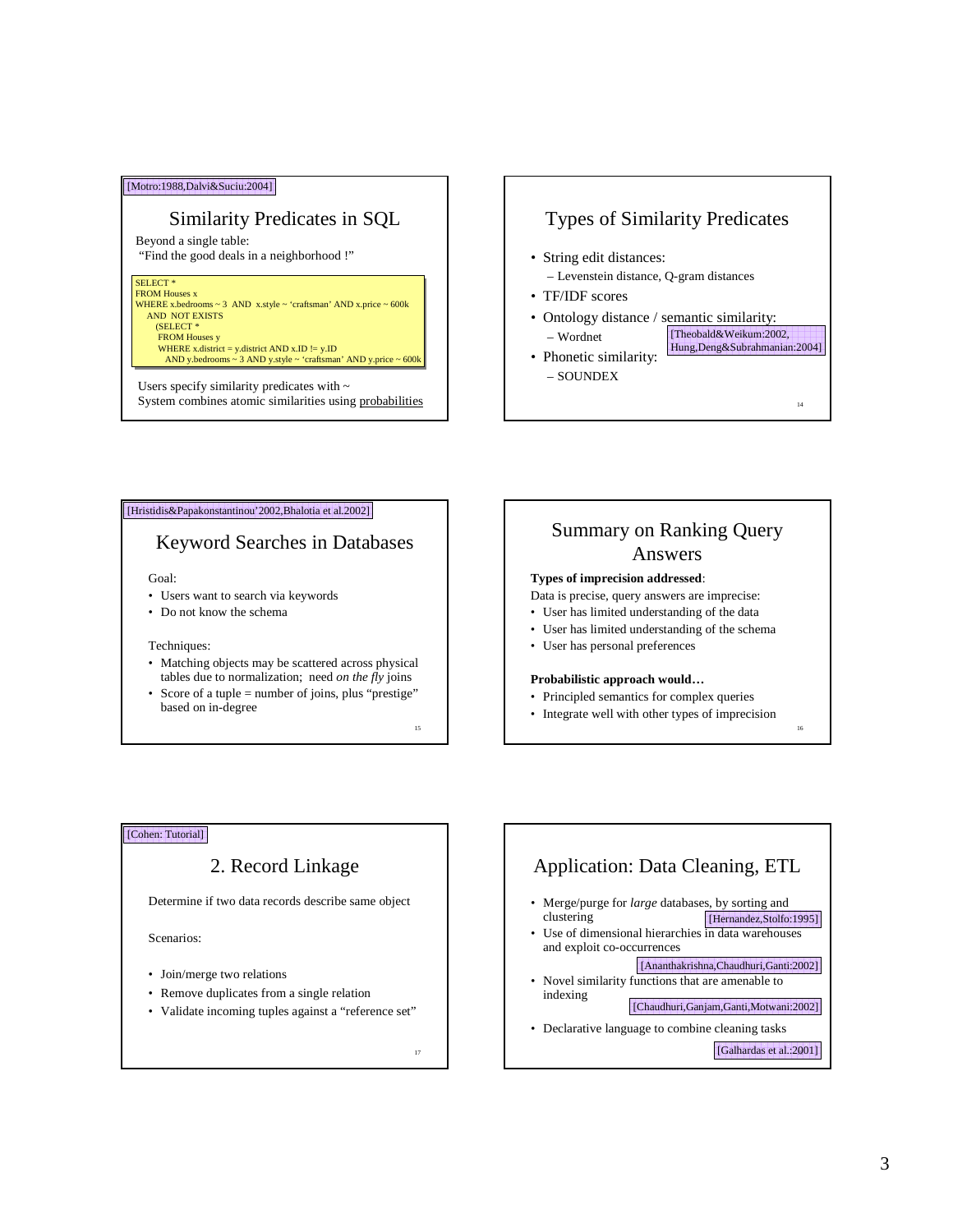









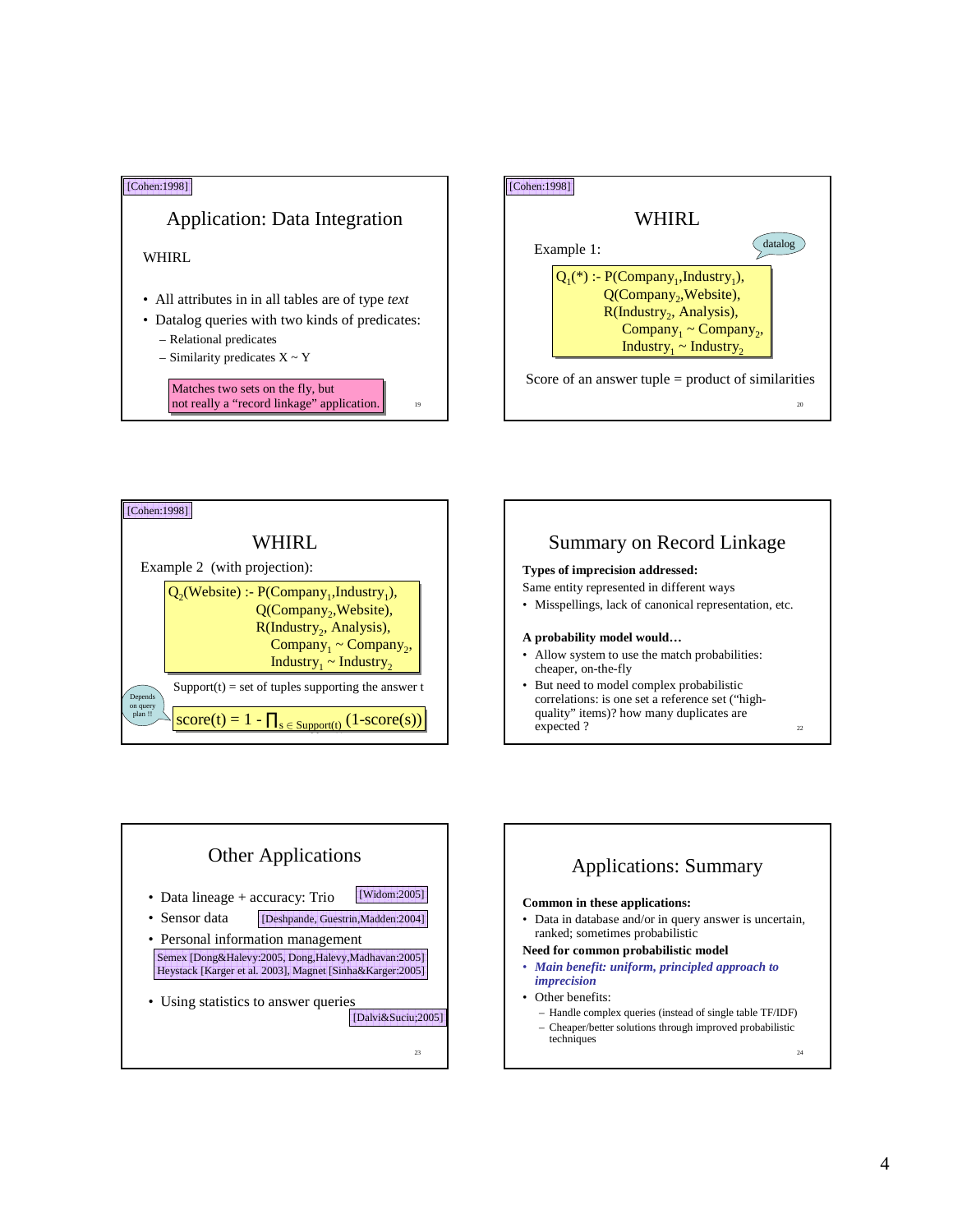